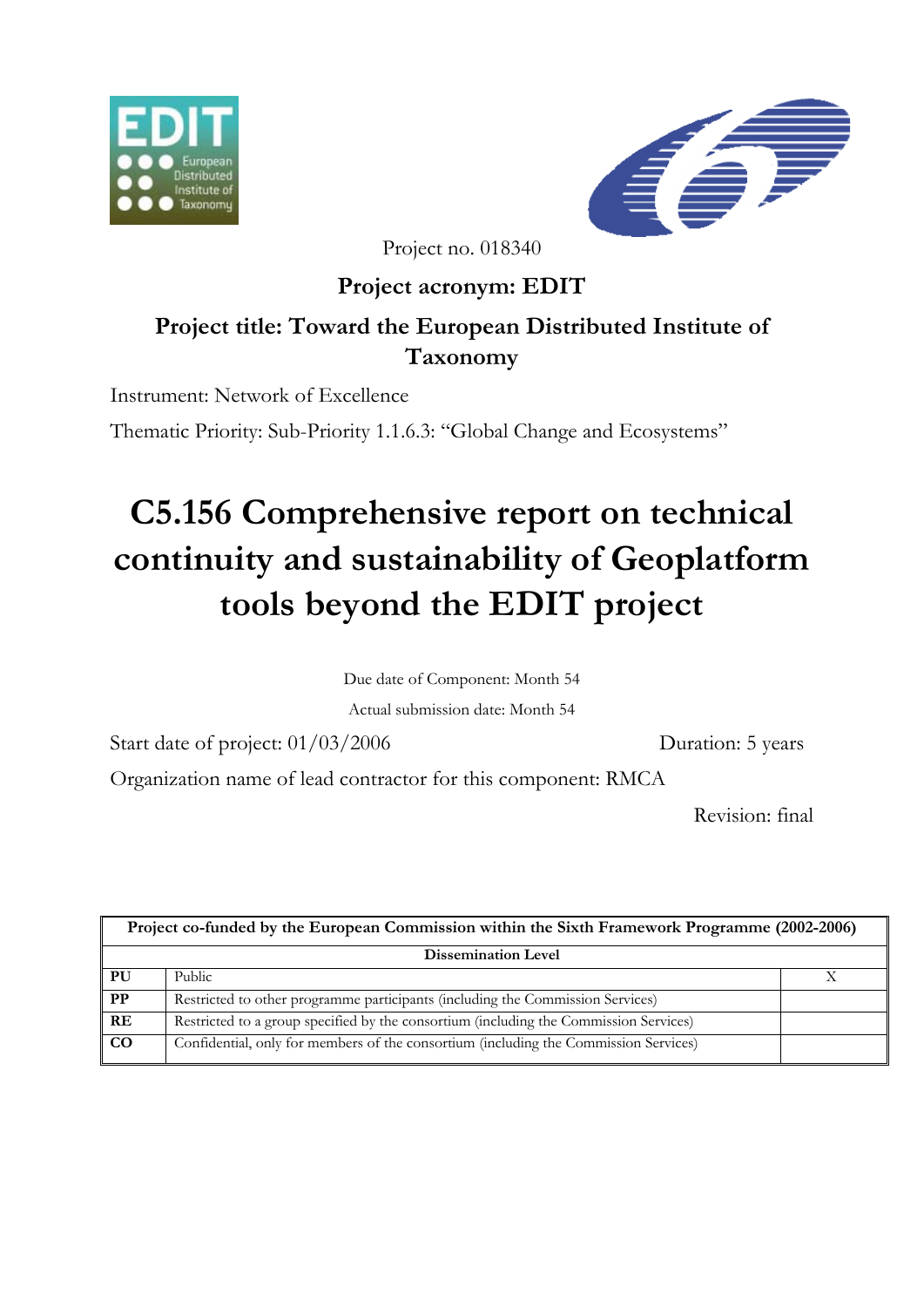This report describes plans, demands and suggestions for continuity and sustainability of Geoplatform tools beyond the EDIT project scope. It was compiled by Marcin Gąsior with a generous input from Patricia Mergen, James Davy and Franck Theeten and the colleagues from the EDIT developer mailing list.

### **Introduction**

EDIT Geoplatform components were established under the Work Package 5, task 4: 'Internet Platform for Cybertaxonomy: Tools, Sharing, Networking and Integration'. The idea is to provide an integrated framework for all users of taxonomy hosted and controlled by institutions focussing on taxonomic research. There are two geographic tools being developed under Work Package 5.4: EDIT MapViewer and EDIT Map REST Service. Both are operational but undergoing a constant development in order to improve their functionality and stability.

As the EU-funded EDIT project period ends in February 2011, specific steps have to be undertaken to assure the continued operation of the Geoplatform.

It is overall the goal of EDIT WP5 to maintain the entire Platform for Cybertaxonomy with all its components beyond EDIT. The geospatial components are an integral part of the Platform, so long term sustainability has to be ensured.

#### **Maintenance**

The EDIT GeoServices were migrated in April 2010 from CSIC, Madrid to the Royal Museum for Central Africa (RMCA), Tervuren. The reason was that CSIC's main developer left and the server broke down after a hacker's attack. The new server was created as a virtual machine in a way that allows seamless migration to other place (compare the report C5.154).

There is a commitment from RMCA (given at the Board of Directors) to maintain the entire system in collaboration with the National Botanic Garden of Belgium (NBGB) in Meise. Other EDIT partners are interested in mirroring the services. If the number of service-providing partners turns out to be insufficient for the growing demand, we recommend to turn to an external service provider to ensure 24-7 service availability with high performance.

For the time being, mirroring of operating servers to several institutions ensures the continuous functioning of the Geoplatform. When one server fails, others can take on the task. A load balancing function would add performance enhancement to protection against failure, so this should be implemented by the end of the EDIT project period. We recommend to place the load balancer on an external (EDIT independent) service provider to assure uninterrupted query distribution.

# **EDIT Geoplatform tool development**

The EDIT geographic components are under constant development and the main tasks, bugs and user requests are listed in the developer's TRAC system (more in the report C5.155). They are supposed to be completed until the release of MapViewer and REST Services version 3 in September but also after that date if needed. It may happen that some important issues will not have been completed by the end of the EDIT project. Those should be tackled after the EDIT lifetime; the current perspective is to integrate these tasks into new soft-money projects.